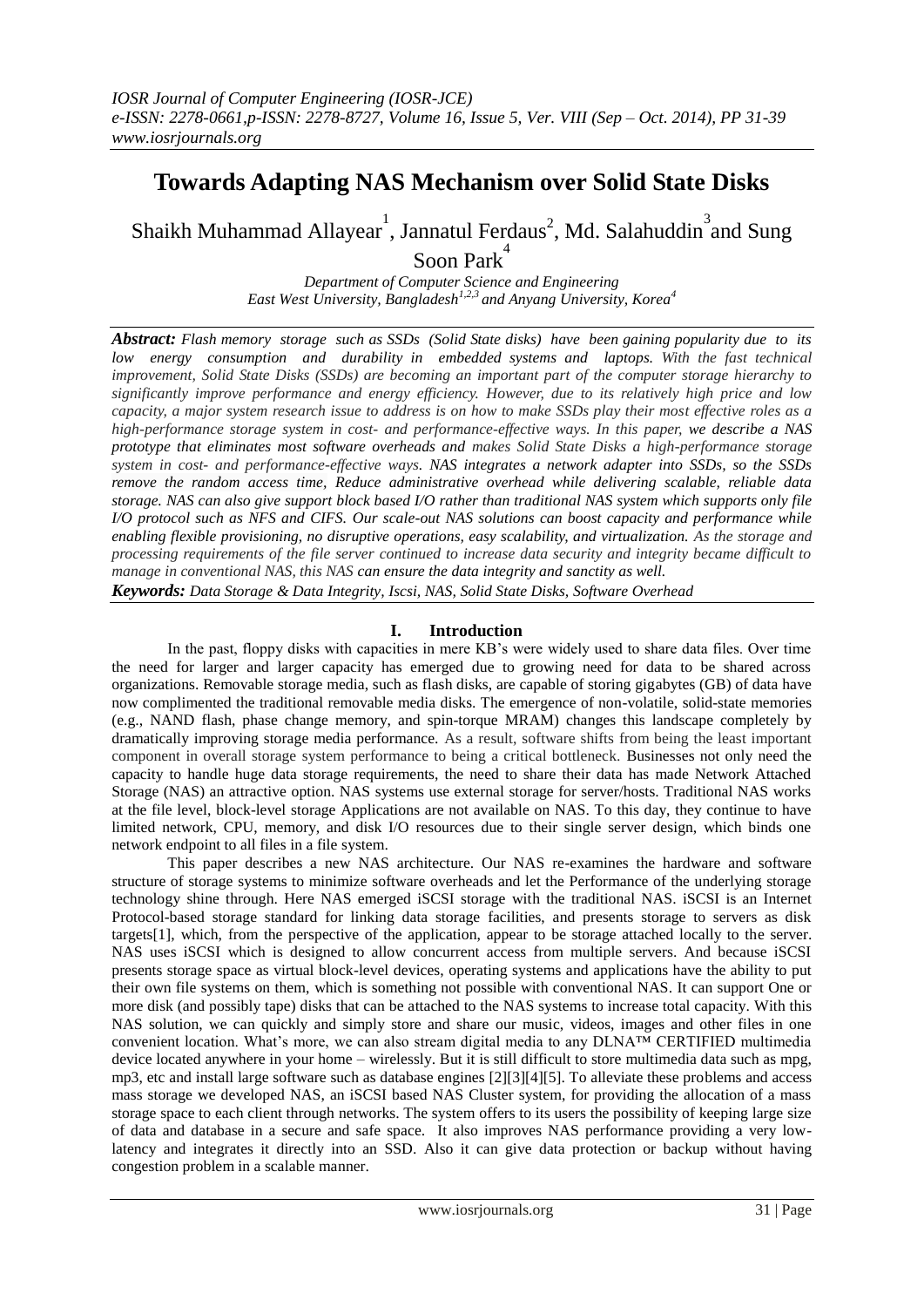# **II. Motivation**

Fast non-volatile memories such as SSDs are already influencing the design of storage devices in the industry. As faster memories become available the cost of software and hardware overheads on storage accesses will become more pronounced. To handle huge data storage requirements and reduce software and hardware overheads there are some devices like storage area network (SAN), direct attached storage (DAS).although SAN is most popular for block I/O based storage but it is very expensive in price. Network Attached Storage (NAS) is an attractive option because of its low price. But traditional NAS has some drawbacks we have discussed shortly into the Introduction section. Existing software stacks do not provide the low-latency access that fast SSDs require to realize their full potential. So we introduce a new architecture of NAS which can work as both block I/O and file I/O protocol. Thus it will able to reduce the software costs. Moreover it will improve the total performance of SSDs as SSDs are still not cost effective compare to its capacity. The next section describes our design for NAS that removes most of those costs to expose the full performance of SSDs to software.

## **III. Proposed Model**

This section describes the hardware and software components of NAS. The NAS hardware adds a highspeed network interface to a PCIe-attached SSD, so SSDs can communicate directly with one another and retrieve remote data to satisfy local I/O requests. The NAS software components leverage this capability to eliminate most of the software costs.

Figure 1 illustrates the software components that are of interest for data transfer through the I/O path. The NAS metadata server will provide the I/O interface to the user-space world. The I/O system will call in metadata server use MUVFS (or generic file system) to perform their tasks, while individual file system, such as NFS, plugs their code into the MUVFS handlers.



**Figure 1:** Software Architecture of NAS for Block I/O and File I/O Service.

When NAS offer the block I/O services, it invokes the iSCSI module, the asker is Initiator. Concrete data read/write process is as follows: (1) The block I/O commands (SCSI commands) sent by the users in Initiator are encapsulated into the IP data packets with the iSCSI device diskr and the TCP/IP Protocol stack, then transferred via the wireless network; (2) When the encapsulated packets arrive at the NAS metadata server, they are restored to the previous SCSI commands in an unpacked process, then passed to the MUVFS layer. Having been processed by the MUVFS, the previous I/O commands are packed up once again and sent to an appointed NAS via an inner network; (3) required data blocks are packed into the iSCSI protocol data units by the NAS and returned to the Initiator via a wireless Network. The way, which the appliance communicates with the NAS via a high speed IP channel, is similar to that the appliance communicates with the metadata server. When NAS offers the file I/O service, the data read/write process is almost the same as that in a usual NAS.

#### **A. Multi User Virtualization File Systems (MUVFS)**

To support Unix Client, Windows Client and iSCSI mobile appliance, we develop MUVFS system. The Multi User Virtualized File System (MUVFS) is the most important core modular in MNAS, which enables the centralized management of many NAS nodes and provides a unified file system view for clients.

Figure 2 shows the structure of MUVFS. It consists of Unfsd, UiSCSId, Samba, the management partition, an iNAS configuration table, and a virtual partition (logic volume) map table. Unfsd is a wrapper of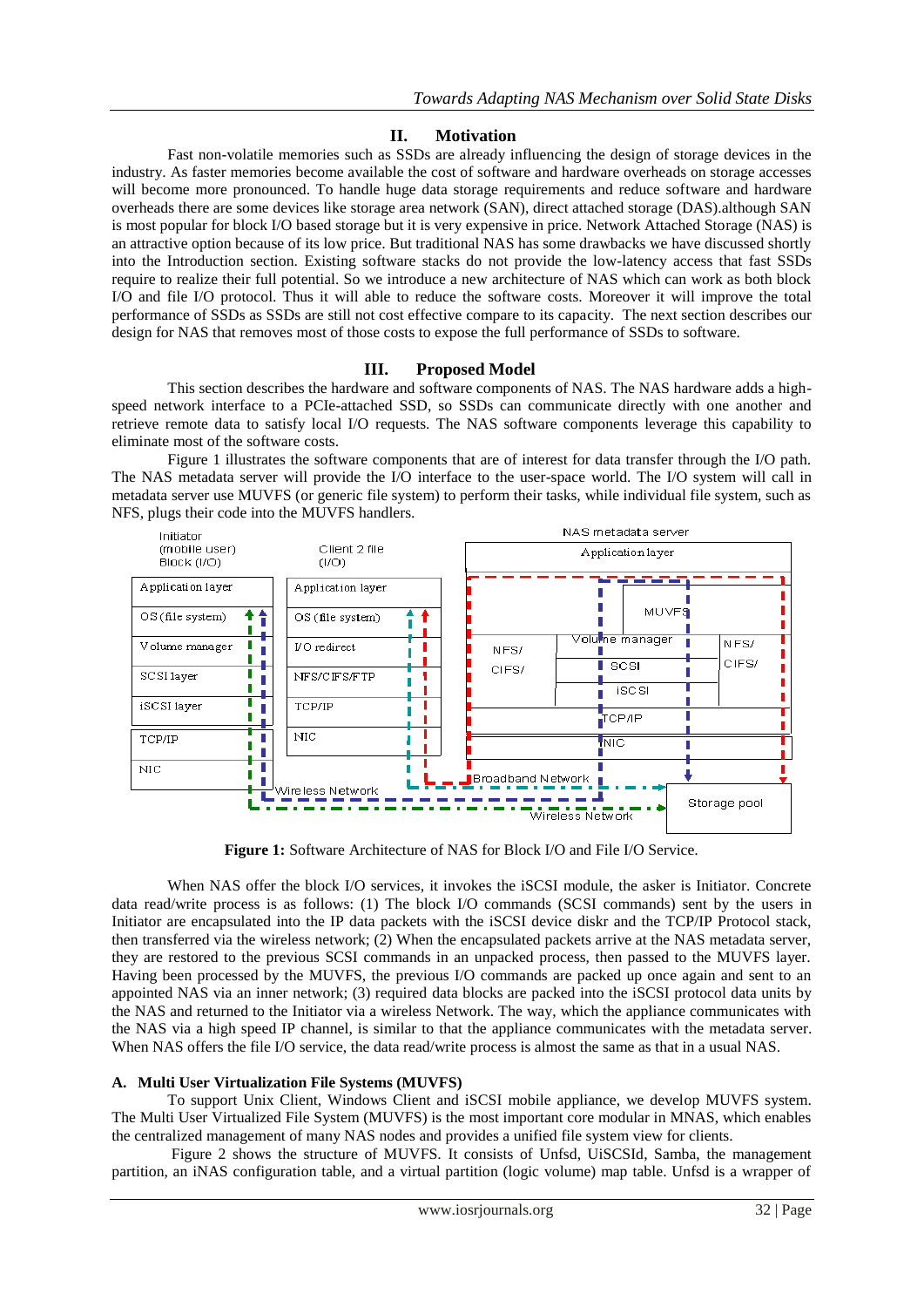the global NFS daemon and provides file services for UNIX/Linux clients. Samba is used for windows clients. UiSCSId is a wrapper of the global iSCSI daemon and provides block I/O services for iSCSI clients (mobile appliances).



**Figure 2: Structure of Multi user Virtualization File System MUVFS**

The NAS configuration table contains the system information such as hostnames, independent IP of MNAS members, export points, and so on. The virtual partition (logic volume) map table specified the data partition which stores file entities, etc.

# **B. Adaption of NAS over SSD**

To explore ways of reducing software overheads in these two architectures, we have implemented two hardware devices: A customized network interface card (the NAS NIC) and a custom SSD (the NAS SSD) that integrates both solid state storage and NAS NIC functionality. The NAS NIC exports a block device interface and forwards read and write requests over a network to a remote storage device (in our case, a NAS SSD).



**Figure 3: NAS configurations NAS supports multiple storage topologies and two software interfaces. At left, a single machine hosts multiple NAS SSDs, acting a central block server. The center machine hosts a NAS NIC that provides access to remote SSDs. The machine at right hosts a single SSD and is poised to access its local (for maximum performance) or remote data via the userspace interface.**

The NAS SSD responds to remote requests without communicating with the operating system. The NAS SSD also exports a block device interface to the host system.The interface's block address space includes the SSD's local storage and the storage on the other NAS SSDs it is configured to communicate with. The NAS SSD services accesses to local storage directly and forwards requests to external storage to the appropriate NAS SSD. This organization allows NAS SSDs to communicate in a peer-to-peer fashion, with each SSD seeing the same global storage address space. NAS further reduces software latency by applying the OSbypass techniques described in [6]. These techniques allow applications to bypass the system call and file system overheads for common-case read and write operations while still enforcing file system protections. The following subsections describe the implementation of the NAS SSD and NIC in detail.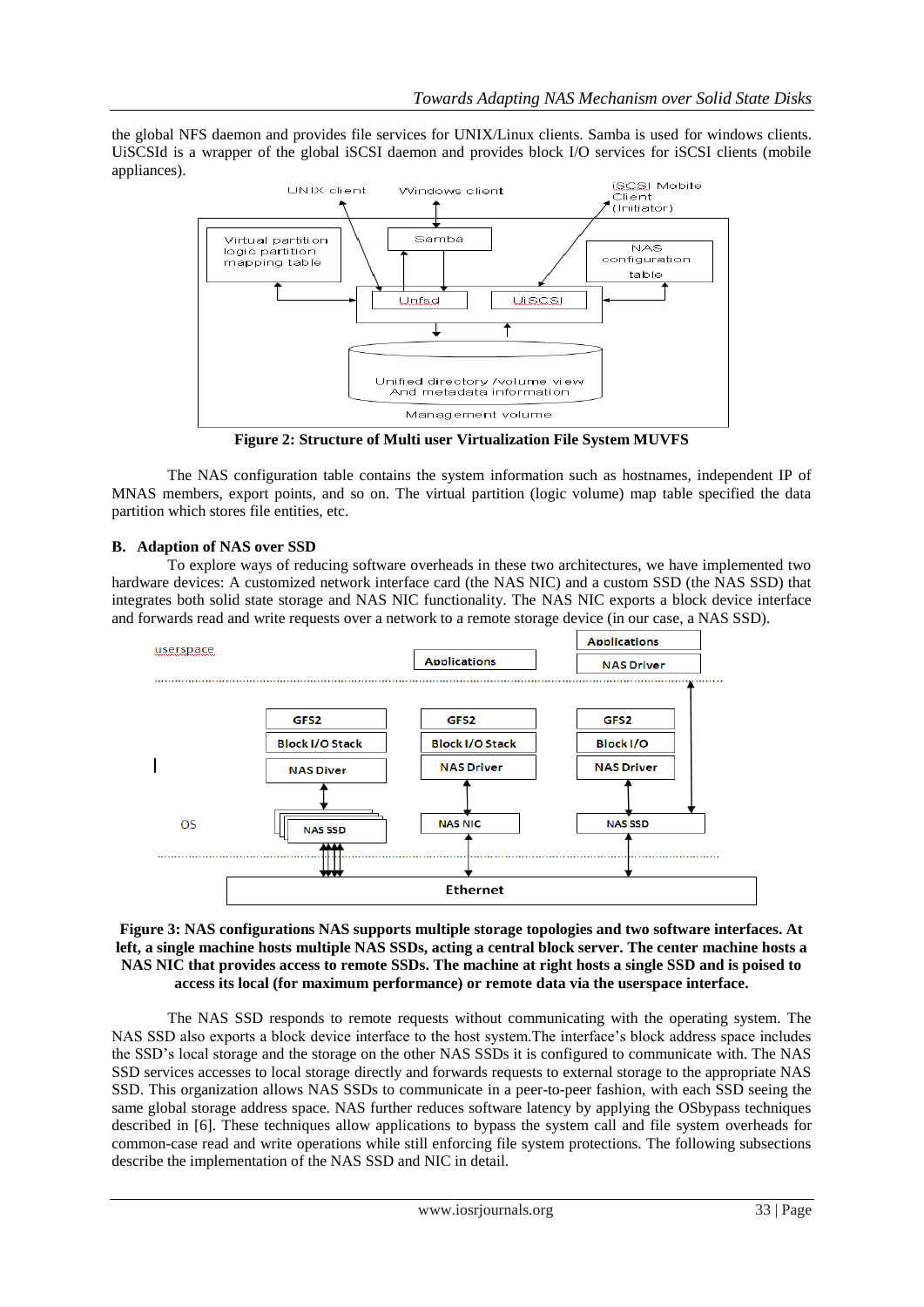## **C. Implementation of NAS SSD and NIC**

The NAS NIC and the NAS SSD share many aspects of their design and functionality. Below, we describe the common elements of both designs and then the SSD- and NIC-specific hardware. Then we discuss the hardware platform we used to implement them both. Common elements the left half of Figure 4 contains the common elements of the SSD and NIC designs. These implement storage like interface that the host system can access. It supports read and write operations from/to arbitrary locations and of arbitrary sizes (i.e., accesses do not need to be aligned or block-sized) in 64 bit address space. The hardware includes the host-facing PIO and DMA interfaces, the request queues, the request scoreboard, and internal buffers. These components are responsible for accepting IO requests, executing them, and notifying the host when they are complete. Communication with the host occurs over a PCIe 1.1x8 interface, which runs at 2 GB/s, full-duplex. This section also includes the virtualization and permission enforcement hardware described below (and in detail in [6]).



**Figure 4: NAS's internal architecture The NAS NIC and SSD both expose a virtualized, storage interface to the host system via PCIe (at left). The network interface attaches to a 10 Gbit network port (bottomright), while the NAS SSD adds 64 GB of non-volatile storage (top-left). The device services requests that arrive via either the network or host interface and forwards requests for remote storage over the network.**

The storage-related portions of the design are shown in the top-right of Figure 4. The SSD contains eight high-performances, low-latency non-volatile memory controllers attached to an internal ring network. The SSD's local storage address space is striped across these controllers with a stripe size of 8 kB.

NAS's network interface communicates over a standard 10 Gbit CX4 ethernet port, providing connectivity to other NAS devices on the same network. The network interfaces plays two roles: It is a source of requests, like the PCIe link from the host, and it is also a target for data transfers, like the memory controllers.

The link allows NAS to service remote requests without operating system interaction on the remote node and even allows access to storage on a remote node when that node's CPU is powered off (assuming the SSD has an independent power supply).

NAS requires a lossless interconnect. To ensure reliable delivery of 7network packets, NAS uses Ethernet but employs flow control as specified in the IEEE 802.3x standard [7]. Ethernet flow control can interact poorly with TCP/IP's own flow control and is usually disabled on data networks, but a more recent standard, 802.1qbb, extends flow control to cover multiple classes of traffic and alleviates these concerns.

Ethernet flow control provides the necessary reliability guarantees that NAS needs, but it runs the risk of introducing deadlock into the network if insufficient buffering is available. For example, deadlock can occur if an SSD must pause incoming traffic due to insufficient buffer space, but it also requires an incoming response from the network before it can clear enough buffer space to unpause the link. We have carefully designed NAS's network interface to ensure that it always handles incoming traffic without needing to send an immediate response on the network, thus breaking the conditions necessary for deadlock. We guarantee sufficient buffer space for (or can handle without buffering) all incoming small (non-payload bearing) incoming messages. Read requests allocate buffers at the source before sending the request, and a dedicated buffer is available for incoming write requests, which NAS clears without needing to send an outgoing packet.

The host-facing interface of the NAS SSD and NIC includes support for virtualization and permissions enforcement, similar to the mechanisms presented in [6][7]. These mechanisms allow applications to issue read and write requests directly to the hardware without operating system intervention while preserving file system permissions. This eliminates, for most operations, the overheads related to those software layers. The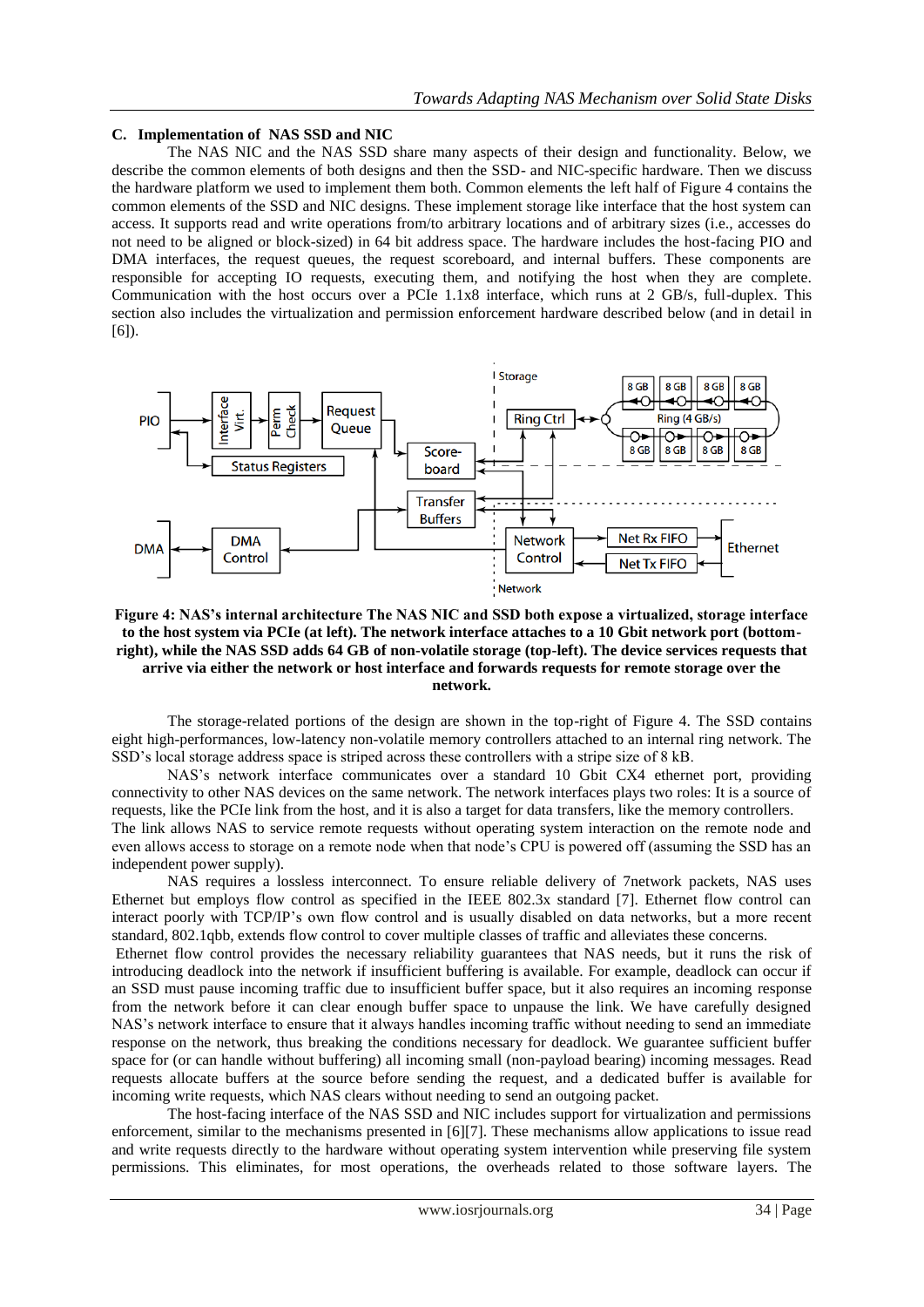virtualization support exposes multiple, virtual hardware interfaces to the NIC or SSD, and the operating system assigns one virtual interface to each process. This enables the process to issue and complete IO operations.

The permissions mechanism associates a permissions table with each virtual interface. The hardware checks each request that arrives via the PCIe interface against the permission table for the appropriate interface. If the interface does not have permission to perform the access, the hardware notifies the process that the request has failed.

The operating system populates the permission table on behalf of the process by consulting the file system to retrieve file layout and permission information.

Permission checks in NAS occur at the source NIC or SSD rather than at the destination. This represents a tradeoff between scalability and security. If permission checks happened at the destination, the destination SSD would need to store permission records for all remote requestors and would need to be aware of remote virtual interfaces. Checking permissions at the source allows the number of system wide permission entries and virtual interfaces to scale with the number of clients. A consequence is that NAS SSDs trust external requests, an acceptable trade-off in most clustered environments.

## **IV. Experimental Methodology**

This section evaluates NAS's latency, bandwidth, and scalability along with other aspects of its performance. We consider throughput as performance metrics, which is the total number of application level bytes carried over an iSCSI connection divided by the total elapsed time taken by the application, as expressed in Bytes per millisecond (B/ms). We used the system timer of PDA, which is based on WinCE in order to measure throughput. Total elapsed time was measured as the time interval from the initial time when the experiment program started generating the first byte of data to the time when the last byte of data was confirmed to have been sent (received). The elapsed time therefore includes all data transfers and all read and write commands as well as responses at all levels of the protocol stack. We perform two kinds of experiments. In the first experiment, we generate an I/O stream of 5 megabytes, and then measure throughput. Our request for a 5 megabytes I/O operation is passed through the file system and the SCSI subsystem to the iSCSI initiator as a number of SCSI commands. Then the initiator sends the commands and data to the target device. At that time, we adapt various settings of the iSCSI parameters to investigate the best parameter values for performance in wireless network. Each data point plotted in every graph of this paper was calculated as the average of 5 runs with identical parameter settings. We also perform the same experiment again with a different size of I/O stream, which is a 100 megabytes I/O stream. We perform the second experiment in order to examine the effect of the characteristics of the high bit error rate within the commercial CDMA network and the variable bandwidth of the network. Our experiment program generates read I/O bursts continuously for 15 hours, and then measures throughput every 1000 seconds. The second experiment shows that the increase of the MaxRecvDataSegmentLength parameter value cannot always bring performance improvement to iSCSI-based Mobile NAS System in unstable wireless network with high bit error rate and variable bandwidth.

#### **A. Experimental Setup:**

Our experimental setup consists of a PDA and NAS Storage server connected on to Internet with CDMA 2000 1xEVD0 network. The initiator module embedded in PDA based on windows CE can transmit iSCSI command and data to the target of storage server for I/O. we set the experimental environment as table 1.

|            | <b>Storage Server or Target</b>           | <b>PDA</b> or Initiator   |
|------------|-------------------------------------------|---------------------------|
| <b>OS</b>  | Linux Red Hat 8.0 (Kernel version 2.4.18) | Windows CE 4.0            |
| <b>CPU</b> | PIII800MHz                                | Intel $P \times A270$     |
| Memory     | 512 MB                                    | 256 MB                    |
| <b>NIC</b> | l Gbps LAN                                | CDMA 2000 $1\times$ EV-DO |

**Table1: Experimental Environment information table between Target (storage server) and Initiator (PDA).**

The storage server is connected with RAID subsystem, which has the storage capacity of 1TB (Terabyte) through FC

#### **B. Experimental Results:**

Our experiment setup consists of a PDA and NAS Storage server connected on to Internet with CDMA 2000 1xEVD0 network.

Figure 5 illustrates that the increase of the Number of sectors per command causes the performance improvement in the wireless network. It is very similar to the experiment results in a wired network. However, there are the performance falling at the Number of sectors per command value of 2048 with MRDSL of 1Kbytes and 4Kbytes. At the MRDSL values of 1Kbytes and 4Kbytes, there are 1% and 15% de-creases respectively in throughput as Number of sector per command increases from 1024 to 2048. In the wireless network, the results related to the values of MRDSL from our experiment are different from those in a stable wired network. The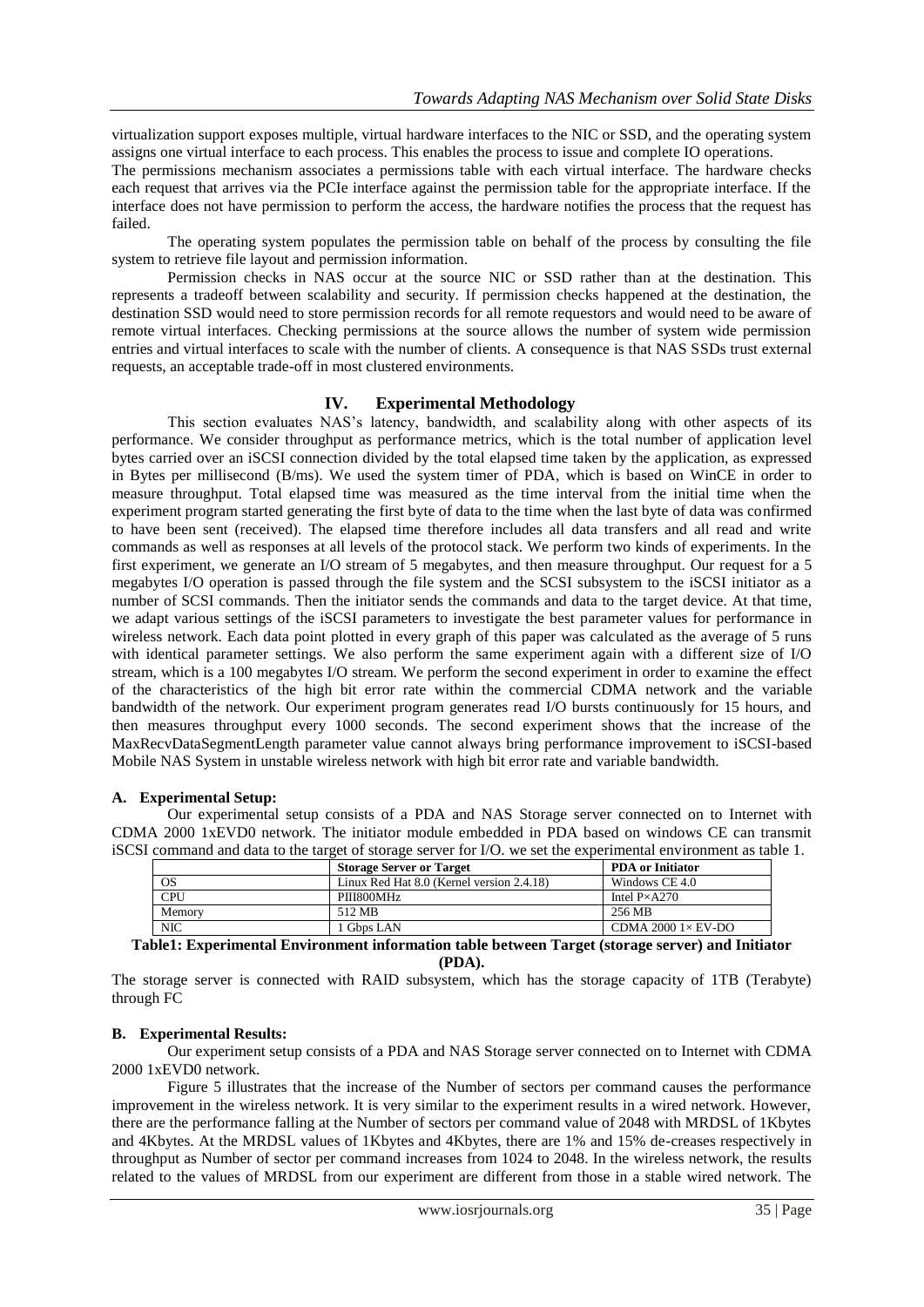throughputs are better at the MRDSL values of 1Kbytes, 2Kbytes and 4Kbytes than the values of 512bytes and 8Kbytes. At the Number of sectors per command value of 2048, the throughput of 2Kbytes MRDSL is increased by 48% and 52% respectively compared with those of 512bytes and 8Kbytes MRDSL. However, when MRDSL value is among 1Kbytes, 2Kbytes and 4Kbytes, it is difficult to say which one is the best value, for different MRDSL values may outperform others at different values of Number of sectors per command. For example, MRDSL of 2Kbytes can bring better throughputs when Number of sectors per command is between 256 and 512, while MRDSL of 1Kbytes is better when Number of sectors per command is around 1024 as we can see from figure 2. Therefore, it is not always correct in wireless network to increase the value of MRDSL to get performance improvement. Correspondingly, the default value 8Kbytes of MRDSL in standard is also not suitable for a wireless network. The reason of performance dropping at the MRDSL value of 512bytes is due to extra PDUs overhead. When MRDSL is 8Kbytes, however, the reason of performance falling is due to the increase of data segments which are transmitted continuously by TCP until detecting congestion even though congestion occurred in the wireless network with narrow bandwidth. Therefore, we suggest that you should use the parameters settings of the MRDSL of 1Kbytes, 2Kbytes and 4Kbytes with the Number of sectors per command values of 1024 or 2048 when per-forming a small file read operation in CDMA network

In write operation, the Number of sectors per command is kept constant at 1024(512Kbytes) and the MaxBurstLength (MBL) varies from 512Bytes to 256Kbytes. We use the fixed Number of sectors per command, because the value of the parameter MaxBurstLength limits the total amount of all data segments of all PDUs which were requested by R2T. Figure 6 shows that the throughput is increased as MBL increases from 512Bytes to 128Kbtyes in a wireless network, after that there is a slight decrease in throughput when MBL is around 256Kbytes. The same kind of decrease in throughput happens in read operations too, which is caused by the narrow bandwidth of CDMA network. The number of iSCSI PDUs which are continuously passed to the TCP layer can be increased by increasing either the value of MaxBurstLength for write operation or Number of sectors per command for read operation, then the sender will transmit more segments until recognizing congestion in wireless network, and thus causes the performance falling of iSCSI based NAS for mobile appliances. In a write operation, the result is more obvious because the CDMA 2000 1x EV-DO network has the narrower bandwidth for upload than that for download. Therefore it is not always true that the increase of MBL value would cause the performance improvement. The MBL value of 256Kbytes in standard is not suitable too. When the MRDSL value is 2Kbytes or 4Kbytes, the throughputs are better than that is 512bytes or 1Kbytes or 8Kbytes. At the MBL of 128Kbytes, the throughputs of MRDSL of 2Kbytes are 26% and 31% increases respectively than those of MRDSL of 512bytes and 8Kbytes. However, when MRDSL is at a value of 2Kbytes or 4Kbytes, it is hard to say which one is the best value. From the figure 4 we can know that either of them may achieve better performance within a certain value range of Number of sectors per command. From these we can also see the standard value for wired network is not suitable here for a wireless network. Therefore, we suggest that you use the parameters settings of the MRDSL of 2Kbytes and 4Kbytes with the MBL of 128Kbytes when performing a small file write operation in CDMA network.







**Figure 6: Effect of MaximumBrustLength (MBL) for 5 Mbytes write operation**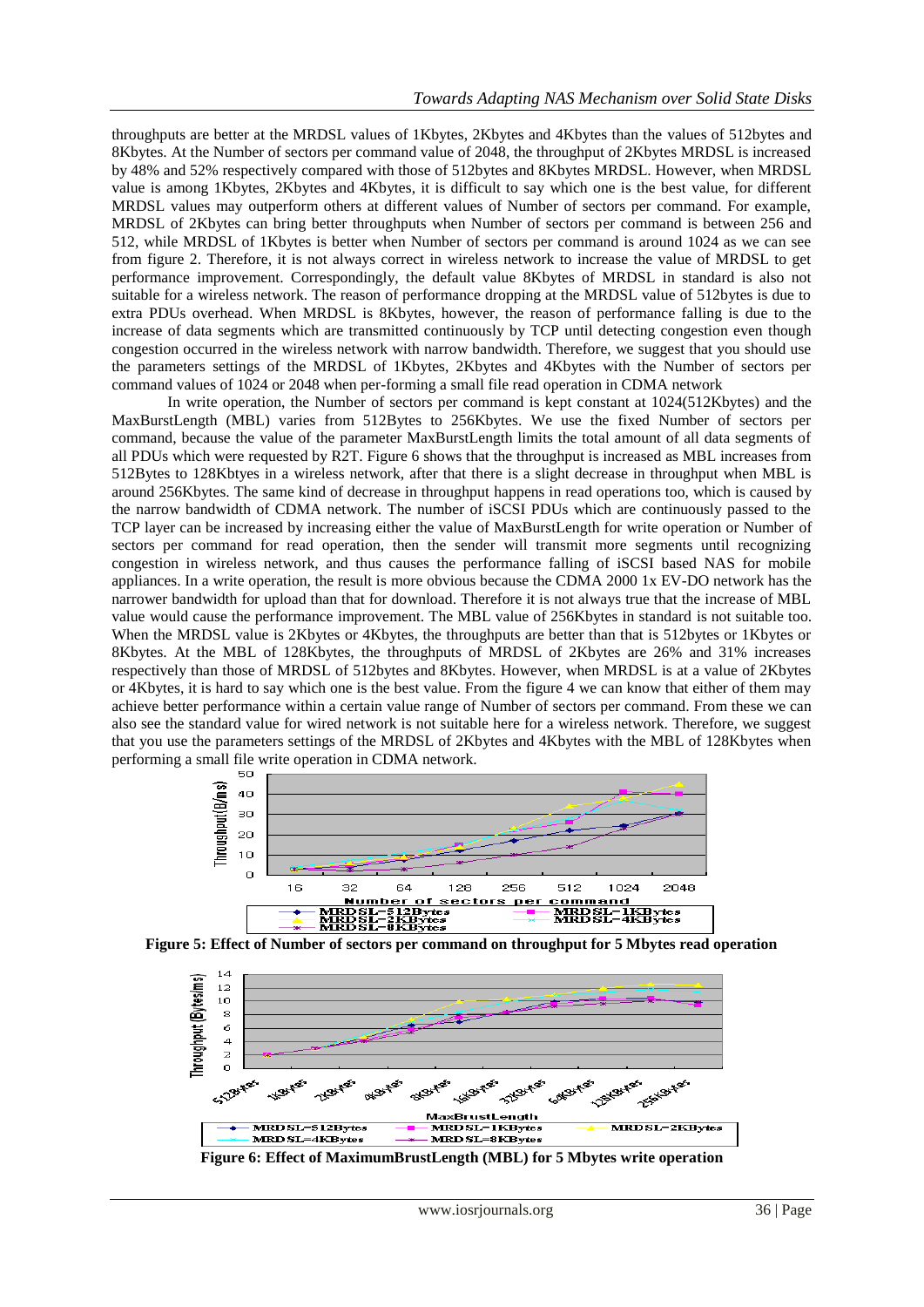

**Figure 7: Effect of Number of sectors per command on throughput for 100 Mbytes read operation**



**Figure 8: Effect of MRDSL on throughput about 15 hours in wireless network**

Figure 5 shows the results from our experiment of 100 megabytes read operation. When MRDSL is at a value of 1Kbyte, the throughput is better than that at the value of 512bytes or 8Kbytes. When the MRDSL value is 1Kbytes, 2Kbytes and 4Kbytes, however, it is difficult to say which one is the best value. In the case of large size of I/O burst, such as 100 megabytes read operation, the best value for performance is also different from the standard value. When the MRDSL value is 2Kbytes, 4Kbytes and 8Kbytes, the performance is sharply dropped or increased with the increase of Number of sectors per command. At 8Kbytes of MRDSL value, there is a drastic decrease by 64% in throughput as Number of sectors per command increases from 64 to 512, after that there is an increase in throughput suddenly when the Number of sectors per command is around 1024. This experiment has different results from 5 megabytes I/O operation because the characteristics of a high bit error rate within the wireless channel, and a narrow and variable bandwidth of the wireless channels affect the large file read operation which was performed for a long time. Therefore, we perform the second experiment in order to examine the effect of the characteristics of CDMA network more clearly. In the experiment for continuous read I/O bursts, we measure throughput every 1000 seconds in order to observe the degree of performance increasing or decreasing with respect to 1Kbytes, 2Kbytes and 4Kbytes MRDSL parameter values respectively, and then the Number of sectors per command is kept constant at 1024(512Kbytes). Among the 1Kbytes, 2Kbytes, and 4Kbytes MRDSL, there are the fewest changes in throughput of 1Kbytes of MRDSL in figure 6. From the results, we found out that the smaller size of iSCSI PDU could be less affected by the characteristics of a high bit error rate within the wireless channel, and a narrow and variable bandwidth of the wireless channels as we explained in section 3. There-fore we suggest that you should set the MRDSL parameter value at 1Kbytes when performing a large file I/O operation while moving in CDMA network.

# **C. Performance Comparison between File Unit I/O and block Unit I/O:**

For the comparison of file unit I/O performance and block unit I/O performance, we use CIFS as the file unit I/O remote storage system. window CE, which is OS of the mobile appliance ,basically provides CIFS.so it can communicate with SMB protocol of storage server using WNet API [10].we set up the CIFS as mobile client and MB as storage server for file unit I/O remote storage system. As a block unit I/O based – remote storage system we put our new iSCSI target module as storage server. In both cases, a number of sizes of data are requested repeatedly during the experiment since these variables of data size could have a significant effect on the system performance. We assumed that the difference of performance resulted from the protocol itself is enough to disregard if it is the same I/O approach. Because we learned that the difference of performance among the unit I/O protocol such as NBD,iSCSI is very little to be ignored in [11].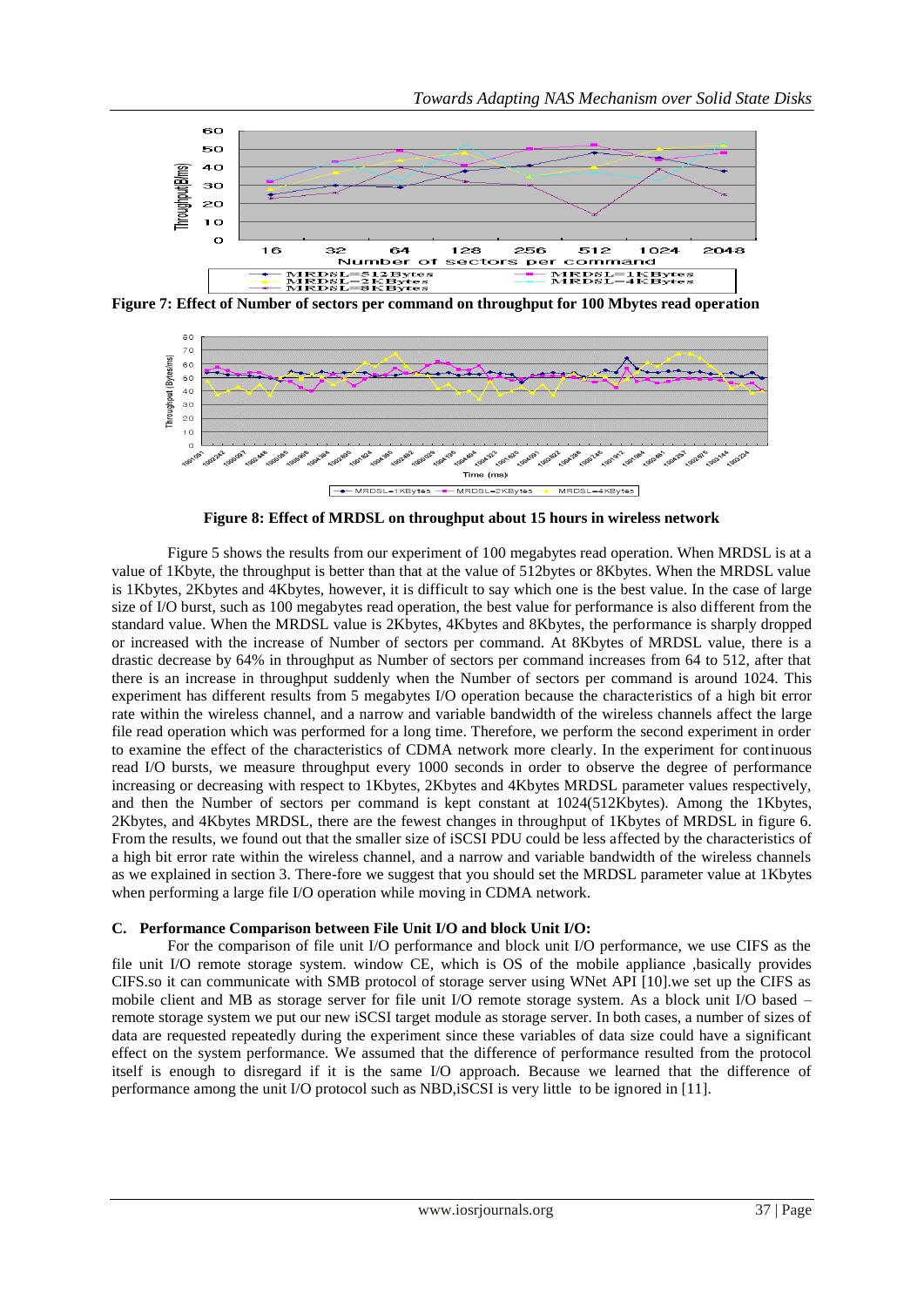

**Figure 9: Throughput of iSCSI vs CIFS**

For the measurement, we generate different sizes of workloads repeatedly and the ratio of read and writes is set to three to one following general storage I/O pattern. Considering the bandwidth we changed the data request size from minimum 512 bytes to maximum 64 kbytes respectively si.Fig.9 and Fig.10 show the result of measurement our system that adapts block unit I/O approach using iSCSI protocol makes the better throughput than that of the traditional remote storage system using file unit I/O approach .It also shows the better average performance about 16.4% in reads and 29.6% in write.



**Figure 10: Avg Latency of iSCSI vs. CIFS.**

In the latency test ,as it is seen from the figure 8.20,our system that uses iSCSI protocol also shows the slightly shorter response time than that of CIFS.We analyzed the reason that the result does not present distinct difference in response time is resulted from the delay in protocol conversion .

# **D. Performance Analysis:**

To know the main factor that affects the throughput of remote storage system in mobile environment, we performed tests with various views. Most of all we cheek the CPU consumption that has been one of the major issues in IP storage network. As like the previous case of latency measurement, the CPU consumption rate of iSCSI is also lower than that of CIFS to every request size [Fig.11].





These results show that the CPU consumption is much affected by the file system layer of file unit I/O protocol than protocol conversion overhead of block unit I/O protocol. While the file unit I/O protocol like CIFS should have loads from storage servers file processing and frequent from storage server's file system processing and frequent context switching between application level and kernel level, the block unit I/O protocol like iSCSI does not need to. The influence of protocol conversion overhead that has been regarded as the main issue in IP storage is not so serious like CDMA-2000 1x wireless module. As to the result, which we've analyzed from the measurement, block unit I/O approach is more efficient in general storage data I/O operation.